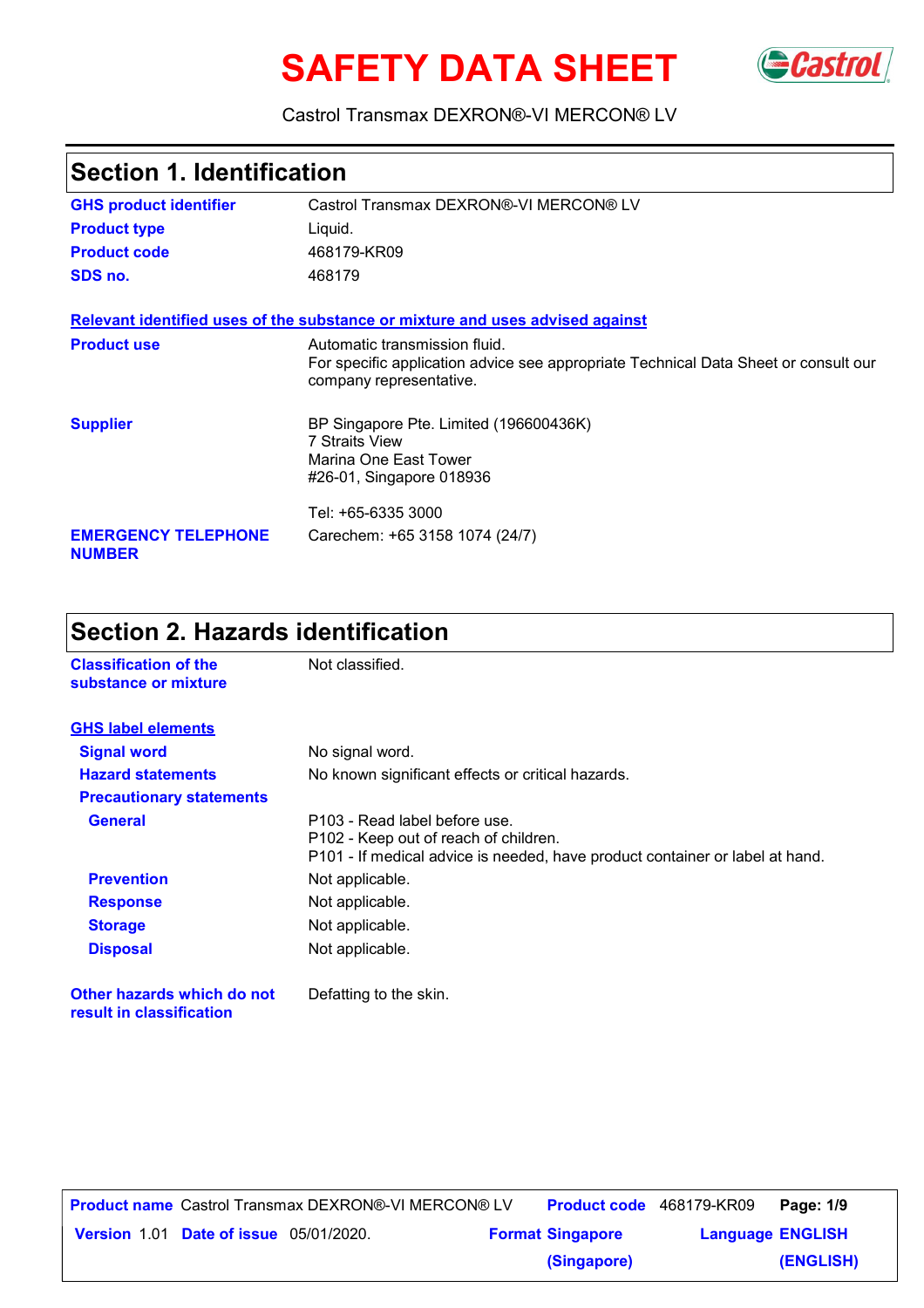### **Section 3. Composition/information on ingredients**

**Substance/mixture**

Mixture

Highly refined base oil (IP 346 DMSO extract < 3%). Proprietary performance additives.

| <b>Ingredient name</b>                                               | $\frac{9}{6}$ | <b>CAS number</b> |
|----------------------------------------------------------------------|---------------|-------------------|
| Distillates (petroleum), hydrotreated heavy paraffinic               | 1≥50 - ≤75    | 64742-54-7        |
| Distillates (petroleum), hydrotreated light paraffinic               | 225 - ≤50     | 64742-55-8        |
| Methacrylate copolymer                                               | ≤3            | Proprietary       |
| Lubricating oils (petroleum), C15-30, hydrotreated neutral oil-based | ו≥ ≥          | 72623-86-0        |
| Distillates (petroleum), hydrotreated light paraffinic               | ≤3            | 64742-55-8        |
| Bis (2-hydroxyethyl) tallow alkylamine                               | < 0.1         | 61791-44-4        |
| <b>dimantine</b>                                                     | < 0.1         | 124-28-7          |
| 3-(isodecyloxy)propylamine                                           | < 0.1         | 30113-45-2        |
| 2-(2-heptadec-8-enyl-2-imidazolin-1-yl)ethanol                       | < 0.1         | $95 - 38 - 5$     |

**There are no additional ingredients present which, within the current knowledge of the supplier and in the concentrations applicable, are classified as hazardous to health or the environment and hence require reporting in this section.**

**Occupational exposure limits, if available, are listed in Section 8.**

### **Section 4. First aid measures**

| <b>Description of necessary first aid measures</b> |                                                                                                                                                                                                                                         |
|----------------------------------------------------|-----------------------------------------------------------------------------------------------------------------------------------------------------------------------------------------------------------------------------------------|
| <b>Eye contact</b>                                 | In case of contact, immediately flush eyes with plenty of water for at least 15<br>minutes. Eyelids should be held away from the eyeball to ensure thorough rinsing.<br>Check for and remove any contact lenses. Get medical attention. |
| <b>Inhalation</b>                                  | If inhaled, remove to fresh air. Get medical attention if symptoms occur.                                                                                                                                                               |
| <b>Skin contact</b>                                | Wash skin thoroughly with soap and water or use recognised skin cleanser.<br>Remove contaminated clothing and shoes. Wash clothing before reuse. Clean<br>shoes thoroughly before reuse. Get medical attention if symptoms occur.       |
| <b>Ingestion</b>                                   | Do not induce vomiting unless directed to do so by medical personnel. Get medical<br>attention if symptoms occur.                                                                                                                       |

**Most important symptoms/effects, acute and delayed**

**See Section 11 for more detailed information on health effects and symptoms.**

#### **Indication of immediate medical attention and special treatment needed, if necessary**

| <b>Notes to physician</b>         | Treatment should in general be symptomatic and directed to relieving any effects.  |
|-----------------------------------|------------------------------------------------------------------------------------|
| <b>Specific treatments</b>        | No specific treatment.                                                             |
| <b>Protection of first-aiders</b> | No action shall be taken involving any personal risk or without suitable training. |

## **Section 5. Firefighting measures**

| In case of fire, use foam, dry chemical or carbon dioxide extinguisher or spray.                                         |
|--------------------------------------------------------------------------------------------------------------------------|
| Do not use water jet.                                                                                                    |
| In a fire or if heated, a pressure increase will occur and the container may burst.                                      |
| Combustion products may include the following:<br>carbon oxides (CO, CO <sub>2</sub> ) (carbon monoxide, carbon dioxide) |
|                                                                                                                          |

|                                               | <b>Product name</b> Castrol Transmax DEXRON®-VI MERCON® LV | <b>Product code</b> 468179-KR09 |                         | Page: 2/9 |
|-----------------------------------------------|------------------------------------------------------------|---------------------------------|-------------------------|-----------|
| <b>Version 1.01 Date of issue 05/01/2020.</b> |                                                            | <b>Format Singapore</b>         | <b>Language ENGLISH</b> |           |
|                                               |                                                            | (Singapore)                     |                         | (ENGLISH) |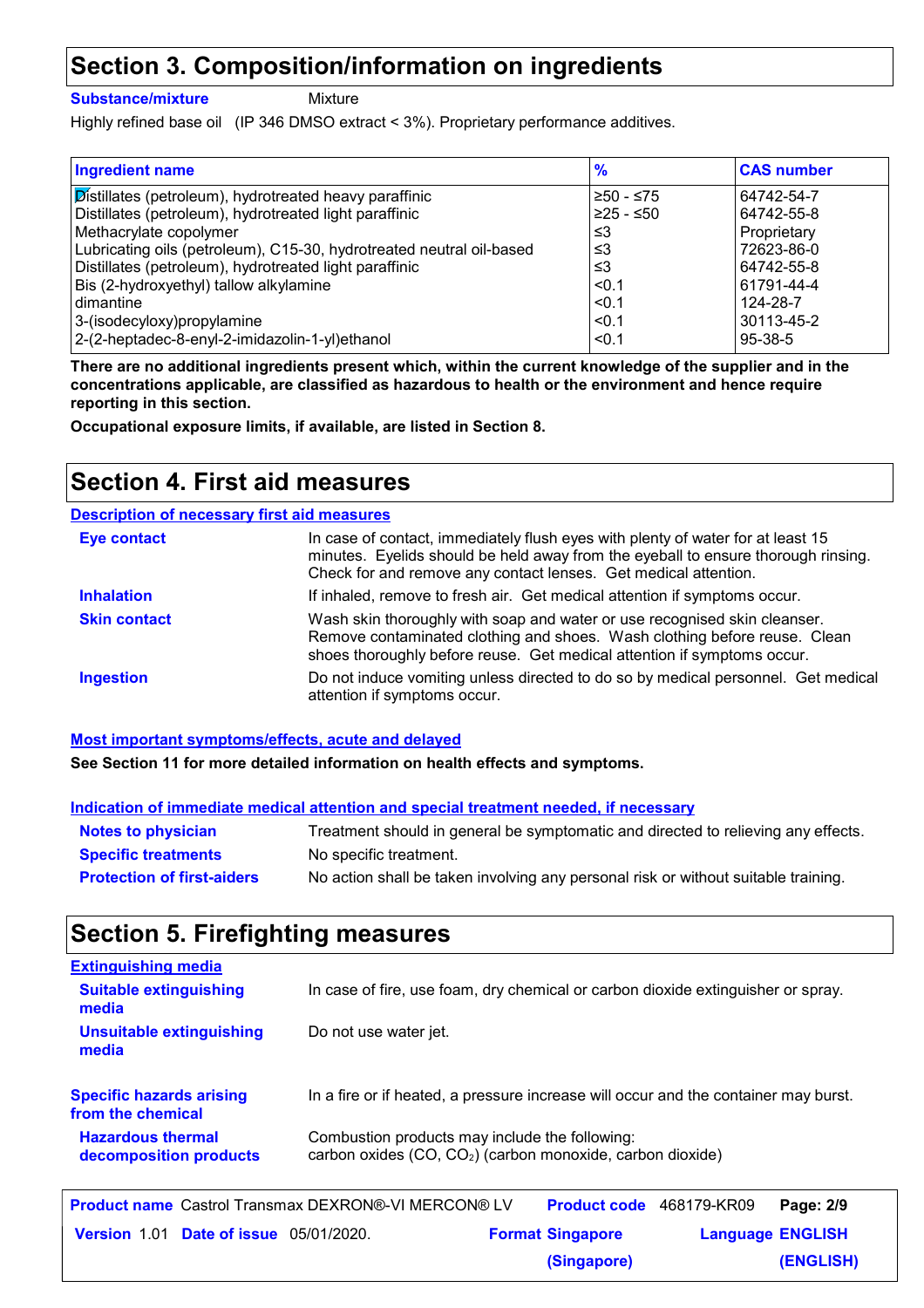## **Section 5. Firefighting measures**

| <b>Special protective actions</b><br>for fire-fighters | Promptly isolate the scene by removing all persons from the vicinity of the incident if<br>there is a fire. No action shall be taken involving any personal risk or without<br>suitable training. |
|--------------------------------------------------------|---------------------------------------------------------------------------------------------------------------------------------------------------------------------------------------------------|
| <b>Special protective</b>                              | Fire-fighters should wear positive pressure self-contained breathing apparatus                                                                                                                    |
| equipment for fire-fighters                            | (SCBA) and full turnout gear.                                                                                                                                                                     |

## **Section 6. Accidental release measures**

|                                                             | <b>Personal precautions, protective equipment and emergency procedures</b>                                                                                                                                                                                                                                                                                                                         |
|-------------------------------------------------------------|----------------------------------------------------------------------------------------------------------------------------------------------------------------------------------------------------------------------------------------------------------------------------------------------------------------------------------------------------------------------------------------------------|
| For non-emergency<br>personnel                              | No action shall be taken involving any personal risk or without suitable training.<br>Evacuate surrounding areas. Keep unnecessary and unprotected personnel from<br>entering. Do not touch or walk through spilt material. Put on appropriate personal<br>protective equipment. Floors may be slippery; use care to avoid falling.                                                                |
| For emergency responders                                    | If specialised clothing is required to deal with the spillage, take note of any<br>information in Section 8 on suitable and unsuitable materials. See also the<br>information in "For non-emergency personnel".                                                                                                                                                                                    |
| <b>Environmental precautions</b>                            | Avoid dispersal of spilt material and runoff and contact with soil, waterways, drains<br>and sewers. Inform the relevant authorities if the product has caused environmental<br>pollution (sewers, waterways, soil or air).                                                                                                                                                                        |
| <b>Methods and material for containment and cleaning up</b> |                                                                                                                                                                                                                                                                                                                                                                                                    |
| <b>Small spill</b>                                          | Stop leak if without risk. Move containers from spill area. Absorb with an inert<br>material and place in an appropriate waste disposal container. Dispose of via a<br>licensed waste disposal contractor.                                                                                                                                                                                         |
| <b>Large spill</b>                                          | Stop leak if without risk. Move containers from spill area. Prevent entry into sewers,<br>water courses, basements or confined areas. Contain and collect spillage with non-<br>combustible, absorbent material e.g. sand, earth, vermiculite or diatomaceous earth<br>and place in container for disposal according to local regulations. Dispose of via a<br>licensed waste disposal contractor. |

## **Section 7. Handling and storage**

| <b>Precautions for safe handling</b>                                             |                                                                                                                                                                                                                                                                                                                                                                                                                                                                                                                                                                                                |
|----------------------------------------------------------------------------------|------------------------------------------------------------------------------------------------------------------------------------------------------------------------------------------------------------------------------------------------------------------------------------------------------------------------------------------------------------------------------------------------------------------------------------------------------------------------------------------------------------------------------------------------------------------------------------------------|
| <b>Protective measures</b>                                                       | Put on appropriate personal protective equipment (see Section 8).                                                                                                                                                                                                                                                                                                                                                                                                                                                                                                                              |
| <b>Advice on general</b><br>occupational hygiene                                 | Eating, drinking and smoking should be prohibited in areas where this material is<br>handled, stored and processed. Wash thoroughly after handling. Remove<br>contaminated clothing and protective equipment before entering eating areas. See<br>also Section 8 for additional information on hygiene measures.                                                                                                                                                                                                                                                                               |
| <b>Conditions for safe storage,</b><br>including any<br><b>incompatibilities</b> | Store in accordance with local regulations. Store in original container protected<br>from direct sunlight in a dry, cool and well-ventilated area, away from incompatible<br>materials (see Section 10) and food and drink. Keep container tightly closed and<br>sealed until ready for use. Store and use only in equipment/containers designed for<br>use with this product. Containers that have been opened must be carefully resealed<br>and kept upright to prevent leakage. Do not store in unlabelled containers. Use<br>appropriate containment to avoid environmental contamination. |
| <b>Not suitable</b>                                                              | Prolonged exposure to elevated temperature                                                                                                                                                                                                                                                                                                                                                                                                                                                                                                                                                     |

|                                               | <b>Product name</b> Castrol Transmax DEXRON®-VI MERCON® LV | <b>Product code</b> 468179-KR09 |                         | Page: 3/9 |
|-----------------------------------------------|------------------------------------------------------------|---------------------------------|-------------------------|-----------|
| <b>Version 1.01 Date of issue 05/01/2020.</b> |                                                            | <b>Format Singapore</b>         | <b>Language ENGLISH</b> |           |
|                                               |                                                            | (Singapore)                     |                         | (ENGLISH) |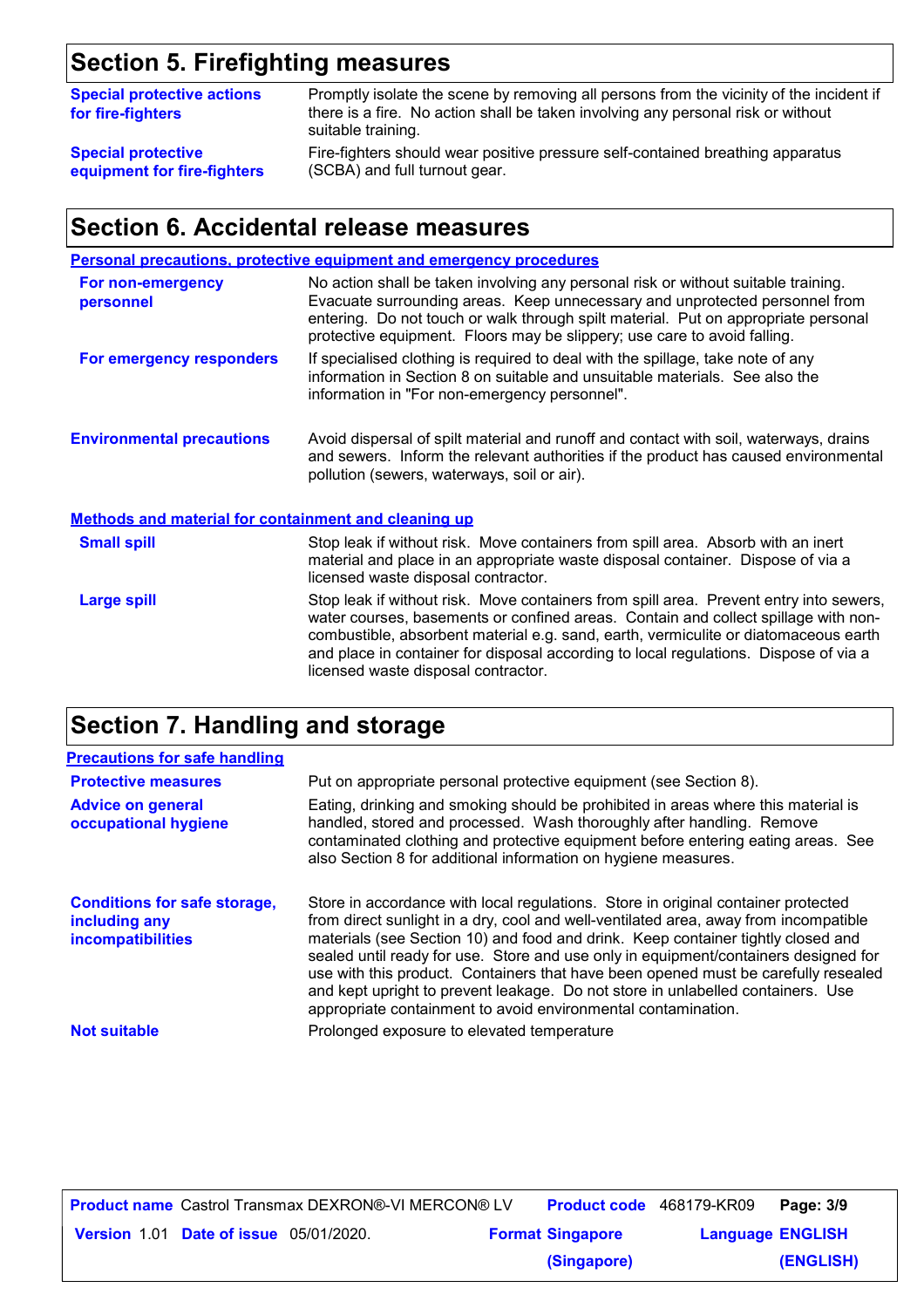### **Section 8. Exposure controls/personal protection**

#### **Recommended monitoring procedures** If this product contains ingredients with exposure limits, personal, workplace atmosphere or biological monitoring may be required to determine the effectiveness of the ventilation or other control measures and/or the necessity to use respiratory protective equipment. Reference should be made to appropriate monitoring standards. Reference to national guidance documents for methods for the determination of hazardous substances will also be required. **Eye/face protection** Safety glasses with side shields. **Environmental exposure controls** Emissions from ventilation or work process equipment should be checked to ensure they comply with the requirements of environmental protection legislation. In some cases, fume scrubbers, filters or engineering modifications to the process equipment will be necessary to reduce emissions to acceptable levels. **Appropriate engineering controls** Provide exhaust ventilation or other engineering controls to keep the relevant airborne concentrations below their respective occupational exposure limits. All activities involving chemicals should be assessed for their risks to health, to ensure exposures are adequately controlled. Personal protective equipment should only be considered after other forms of control measures (e.g. engineering controls) have been suitably evaluated. Personal protective equipment should conform to appropriate standards, be suitable for use, be kept in good condition and properly maintained. Your supplier of personal protective equipment should be consulted for advice on selection and appropriate standards. For further information contact your national organisation for standards. The final choice of protective equipment will depend upon a risk assessment. It is important to ensure that all items of personal protective equipment are compatible. Wash hands, forearms and face thoroughly after handling chemical products, before eating, smoking and using the lavatory and at the end of the working period. Appropriate techniques should be used to remove potentially contaminated clothing. Wash contaminated clothing before reusing. Ensure that eyewash stations and safety showers are close to the workstation location. **Hygiene measures Control parameters Individual protection measures Occupational exposure limits** Distillates (petroleum), hydrotreated heavy paraffinic **Workplace Safety and Health Act (Singapore).** PEL (long term): 5 mg/m<sup>3</sup> 8 hours. Issued/Revised: 1/1997 Form: Mist PEL (short term): 10 mg/m<sup>3</sup> 15 minutes. Issued/Revised: 1/1997 Form: Mist Distillates (petroleum), hydrotreated light paraffinic **Workplace Safety and Health Act (Singapore).** PEL (long term): 5 mg/m<sup>3</sup> 8 hours. Issued/Revised: 1/1997 Form: Mist PEL (short term): 10 mg/m<sup>3</sup> 15 minutes. Issued/Revised: 1/1997 Form: Mist Lubricating oils (petroleum), C15-30, hydrotreated neutral oil-based **Workplace Safety and Health Act (Singapore).** PEL (long term): 5 mg/m<sup>3</sup> 8 hours. Issued/Revised: 1/1997 Form: Mist PEL (short term): 10 mg/m<sup>3</sup> 15 minutes. Issued/Revised: 1/1997 Form: Mist Distillates (petroleum), hydrotreated light paraffinic **Workplace Safety and Health Act (Singapore).** PEL (long term): 5 mg/m<sup>3</sup> 8 hours. Issued/Revised: 1/1997 Form: Mist PEL (short term): 10 mg/m<sup>3</sup> 15 minutes. Issued/Revised: 1/1997 Form: Mist **Ingredient name Exposure limits Date of issue** 05/01/2020. **Version** 1.01 **Format Singapore Language Product name** Castrol Transmax DEXRON®-VI MERCON® LV **Product code** 468179-KR09 **Page: 4/9** | **Language ENGLISH** Product code 468179-KR09 Page: 4/9

**(ENGLISH)**

**(Singapore)**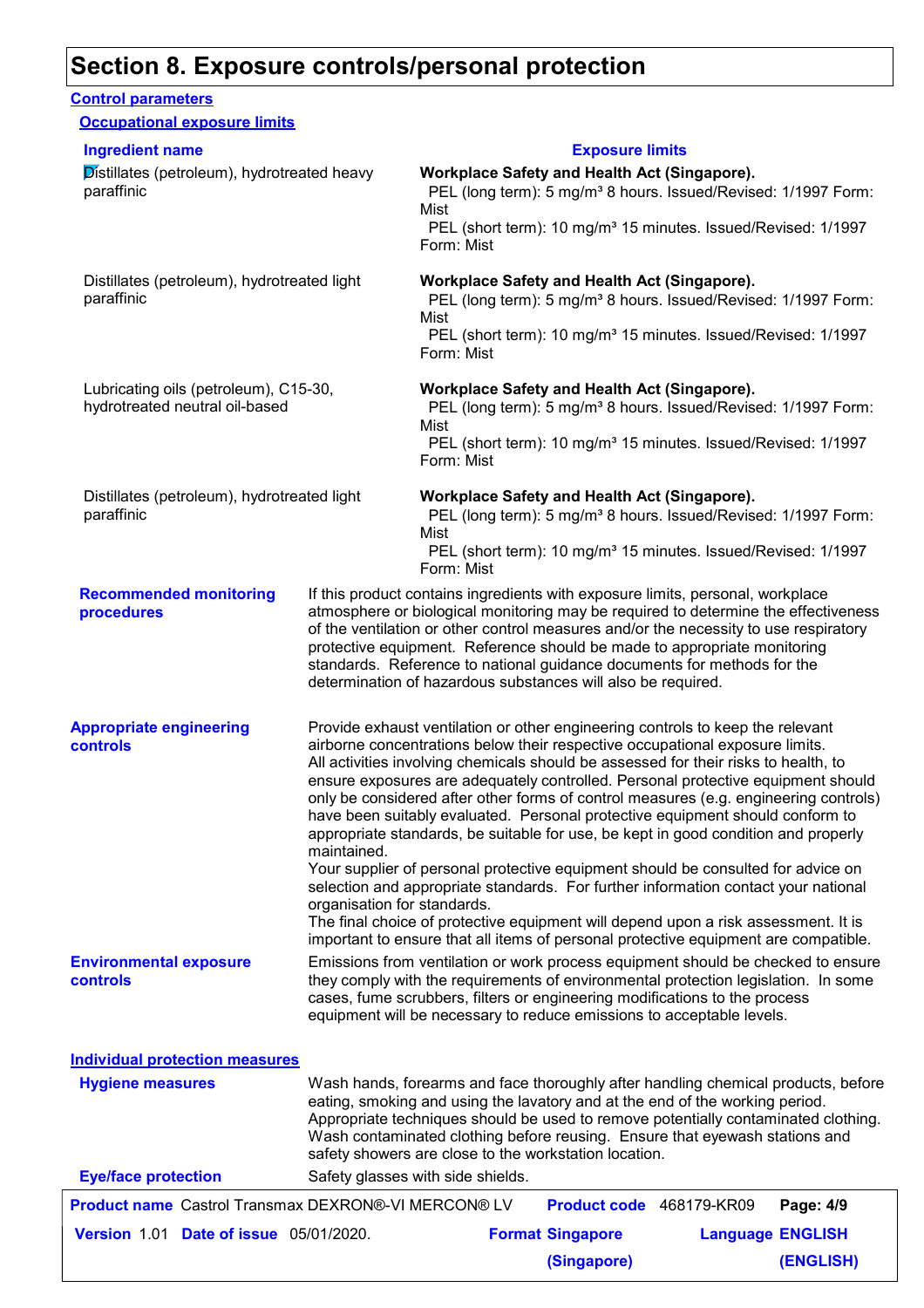## **Section 8. Exposure controls/personal protection**

| <b>Skin protection</b>        |                                                                                                                                                                                                                                                                                                                                                                                                                                                                                                                                                                                                                                                                                                                                                                                                 |
|-------------------------------|-------------------------------------------------------------------------------------------------------------------------------------------------------------------------------------------------------------------------------------------------------------------------------------------------------------------------------------------------------------------------------------------------------------------------------------------------------------------------------------------------------------------------------------------------------------------------------------------------------------------------------------------------------------------------------------------------------------------------------------------------------------------------------------------------|
| <b>Hand protection</b>        | Wear protective gloves if prolonged or repeated contact is likely. Wear chemical<br>resistant gloves. Recommended: Nitrile gloves. The correct choice of protective<br>gloves depends upon the chemicals being handled, the conditions of work and use,<br>and the condition of the gloves (even the best chemically resistant glove will break<br>down after repeated chemical exposures). Most gloves provide only a short time of<br>protection before they must be discarded and replaced. Because specific work<br>environments and material handling practices vary, safety procedures should be<br>developed for each intended application. Gloves should therefore be chosen in<br>consultation with the supplier/manufacturer and with a full assessment of the<br>working conditions. |
| <b>Skin protection</b>        | Use of protective clothing is good industrial practice.<br>Personal protective equipment for the body should be selected based on the task<br>being performed and the risks involved and should be approved by a specialist<br>before handling this product.<br>Cotton or polyester/cotton overalls will only provide protection against light<br>superficial contamination that will not soak through to the skin. Overalls should be<br>laundered on a regular basis. When the risk of skin exposure is high (e.g. when<br>cleaning up spillages or if there is a risk of splashing) then chemical resistant aprons<br>and/or impervious chemical suits and boots will be required.                                                                                                           |
| <b>Respiratory protection</b> | In case of insufficient ventilation, wear suitable respiratory equipment.<br>The correct choice of respiratory protection depends upon the chemicals being<br>handled, the conditions of work and use, and the condition of the respiratory<br>equipment. Safety procedures should be developed for each intended application.<br>Respiratory protection equipment should therefore be chosen in consultation with<br>the supplier/manufacturer and with a full assessment of the working conditions.                                                                                                                                                                                                                                                                                           |

## **Section 9. Physical and chemical properties**

|--|--|--|--|--|--|

| <u>TRANGALANDA</u>                                |                                                                                                                                          |
|---------------------------------------------------|------------------------------------------------------------------------------------------------------------------------------------------|
| <b>Physical state</b>                             | Liquid.                                                                                                                                  |
| <b>Colour</b>                                     | Red.                                                                                                                                     |
| <b>Odour</b>                                      | Not available.                                                                                                                           |
| <b>Odour threshold</b>                            | Not available.                                                                                                                           |
| pH                                                | Not available.                                                                                                                           |
| <b>Melting point</b>                              | Not available.                                                                                                                           |
| <b>Boiling point</b>                              | Not available.                                                                                                                           |
| <b>Flash point</b>                                | Open cup: $>214^{\circ}$ C ( $>417.2^{\circ}$ F) [Cleveland.]                                                                            |
| <b>Evaporation rate</b>                           | Not available.                                                                                                                           |
| <b>Flammability (solid, gas)</b>                  | Not applicable. Based on - Physical state                                                                                                |
| Lower and upper explosive<br>(flammable) limits   | Not available.                                                                                                                           |
| <b>Vapour pressure</b>                            | Not available.                                                                                                                           |
| <b>Vapour density</b>                             | Not available.                                                                                                                           |
| <b>Relative density</b>                           | Not available.                                                                                                                           |
| <b>Density</b>                                    | <1000 kg/m <sup>3</sup> (<1 g/cm <sup>3</sup> ) at 15 <sup>°</sup> C                                                                     |
| <b>Solubility</b>                                 | insoluble in water.                                                                                                                      |
| <b>Partition coefficient: n-</b><br>octanol/water | Not available.                                                                                                                           |
| <b>Auto-ignition temperature</b>                  | Not available.                                                                                                                           |
| <b>Decomposition temperature</b>                  | Not available.                                                                                                                           |
| <b>Viscosity</b>                                  | Kinematic: 29.32 mm <sup>2</sup> /s (29.32 cSt) at $40^{\circ}$ C<br>Kinematic: 5.6 to 6.2 mm <sup>2</sup> /s (5.6 to 6.2 cSt) at 100 °C |
|                                                   |                                                                                                                                          |

|                                               | <b>Product name</b> Castrol Transmax DEXRON®-VI MERCON® LV | Product code 468179-KR09 |                         | Page: 5/9 |
|-----------------------------------------------|------------------------------------------------------------|--------------------------|-------------------------|-----------|
| <b>Version 1.01 Date of issue 05/01/2020.</b> |                                                            | <b>Format Singapore</b>  | <b>Language ENGLISH</b> |           |
|                                               |                                                            | (Singapore)              |                         | (ENGLISH) |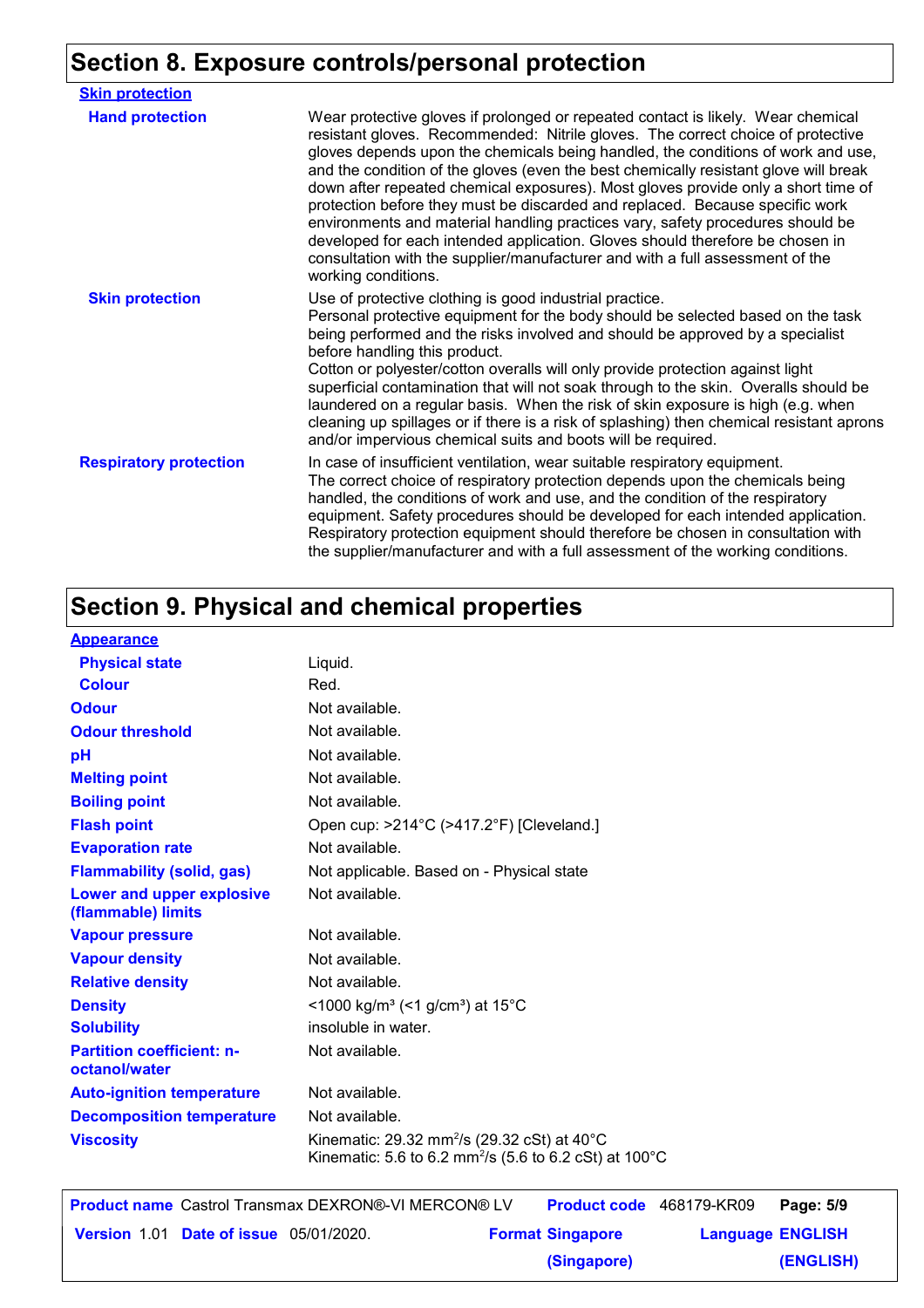## **Section 10. Stability and reactivity**

| <b>Reactivity</b>                                   | No specific test data available for this product. Refer to Conditions to avoid and<br>Incompatible materials for additional information.                                   |
|-----------------------------------------------------|----------------------------------------------------------------------------------------------------------------------------------------------------------------------------|
| <b>Chemical stability</b>                           | The product is stable.                                                                                                                                                     |
| <b>Possibility of hazardous</b><br><b>reactions</b> | Under normal conditions of storage and use, hazardous reactions will not occur.<br>Under normal conditions of storage and use, hazardous polymerisation will not<br>occur. |
| <b>Conditions to avoid</b>                          | Avoid all possible sources of ignition (spark or flame).                                                                                                                   |
| Incompatible materials                              | Reactive or incompatible with the following materials: oxidising materials.                                                                                                |
| <b>Hazardous decomposition</b><br>products          | Under normal conditions of storage and use, hazardous decomposition products<br>should not be produced.                                                                    |

## **Section 11. Toxicological information**

#### **Information on toxicological effects**

#### **Specific target organ toxicity (repeated exposure)**

| <b>Name</b>                                       | <b>Category</b> | <b>Route of</b><br><b>exposure</b> | <b>Target organs</b>           |
|---------------------------------------------------|-----------------|------------------------------------|--------------------------------|
| $ Z(2$ -heptadec-8-enyl-2-imidazolin-1-yl)ethanol | Category 2      | Oral                               | digestive system<br>and thymus |

#### **Aspiration hazard**

| <b>Name</b>                                                          | <b>Result</b>                         |
|----------------------------------------------------------------------|---------------------------------------|
| Distillates (petroleum), hydrotreated light paraffinic               | ASPIRATION HAZARD - Category 1        |
| Lubricating oils (petroleum), C15-30, hydrotreated neutral oil-based | <b>ASPIRATION HAZARD - Category 1</b> |

| <b>Information on likely routes</b><br>of exposure         | Routes of entry anticipated: Dermal, Inhalation.                                                                            |                                                                                 |                         |           |
|------------------------------------------------------------|-----------------------------------------------------------------------------------------------------------------------------|---------------------------------------------------------------------------------|-------------------------|-----------|
| <b>Potential acute health effects</b>                      |                                                                                                                             |                                                                                 |                         |           |
| <b>Eye contact</b>                                         | No known significant effects or critical hazards.                                                                           |                                                                                 |                         |           |
| <b>Inhalation</b>                                          | vapour pressure.                                                                                                            | Vapour inhalation under ambient conditions is not normally a problem due to low |                         |           |
| <b>Skin contact</b>                                        | Defatting to the skin. May cause skin dryness and irritation.                                                               |                                                                                 |                         |           |
| <b>Ingestion</b>                                           | No known significant effects or critical hazards.                                                                           |                                                                                 |                         |           |
| <b>Eye contact</b>                                         | <b>Symptoms related to the physical, chemical and toxicological characteristics</b><br>No specific data.                    |                                                                                 |                         |           |
| <b>Inhalation</b>                                          | May be harmful by inhalation if exposure to vapour, mists or fumes resulting from<br>thermal decomposition products occurs. |                                                                                 |                         |           |
| <b>Skin contact</b>                                        | Adverse symptoms may include the following:<br>irritation<br>dryness<br>cracking                                            |                                                                                 |                         |           |
| <b>Ingestion</b>                                           | No specific data.                                                                                                           |                                                                                 |                         |           |
|                                                            | Delayed and immediate effects as well as chronic effects from short and long-term exposure                                  |                                                                                 |                         |           |
| <b>Eye contact</b>                                         | Potential risk of transient stinging or redness if accidental eye contact occurs.                                           |                                                                                 |                         |           |
| <b>Product name</b> Castrol Transmax DEXRON®-VI MERCON® LV |                                                                                                                             | Product code 468179-KR09                                                        |                         | Page: 6/9 |
| <b>Version 1.01 Date of issue 05/01/2020.</b>              |                                                                                                                             | <b>Format Singapore</b>                                                         | <b>Language ENGLISH</b> |           |
|                                                            |                                                                                                                             | (Singapore)                                                                     |                         | (ENGLISH) |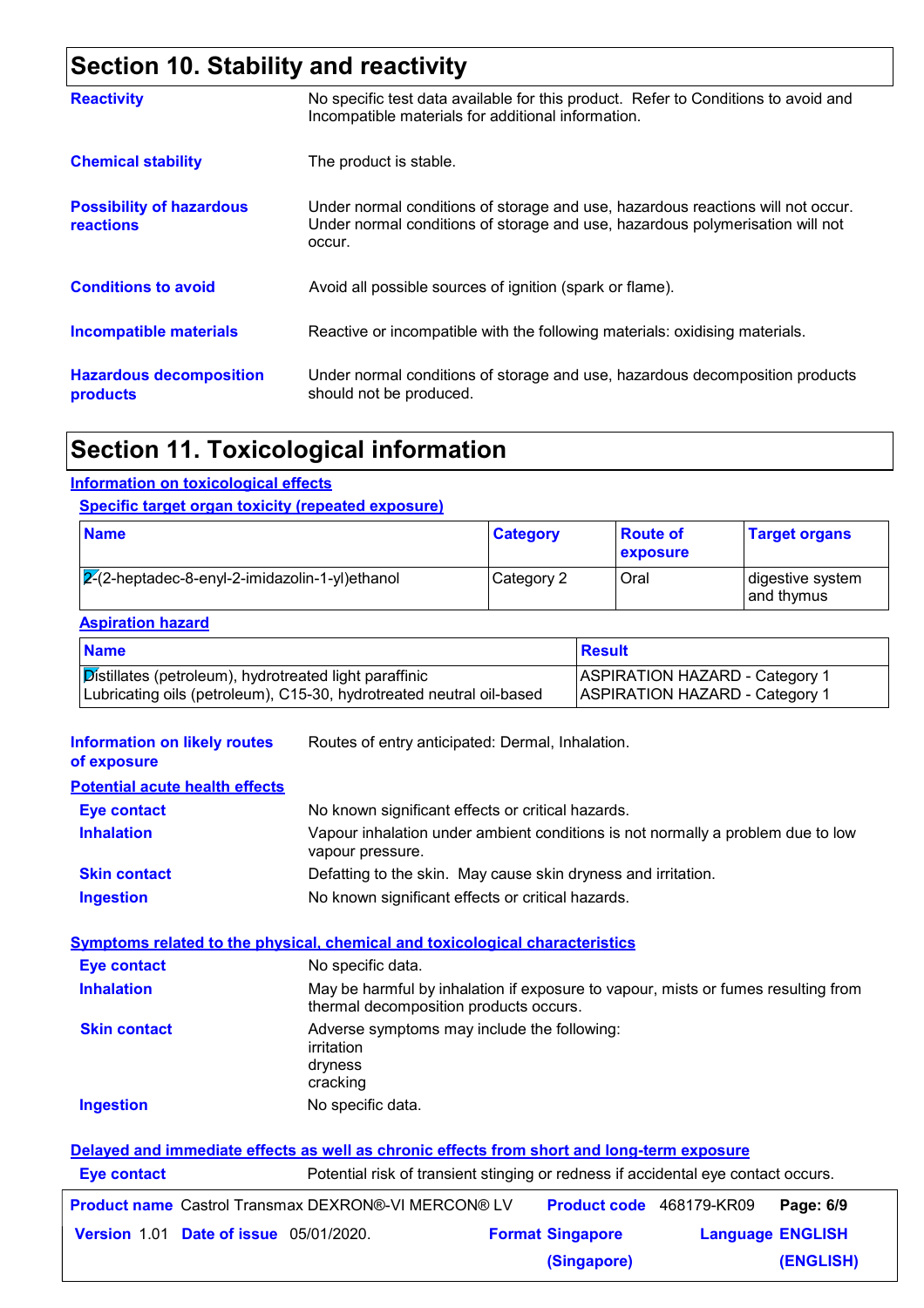## **Section 11. Toxicological information**

| <b>Inhalation</b>                       | Overexposure to the inhalation of airborne droplets or aerosols may cause irritation<br>of the respiratory tract. |
|-----------------------------------------|-------------------------------------------------------------------------------------------------------------------|
| <b>Skin contact</b>                     | Prolonged or repeated contact can defat the skin and lead to irritation, cracking and/<br>or dermatitis.          |
| <b>Ingestion</b>                        | Ingestion of large quantities may cause nausea and diarrhoea.                                                     |
| <b>Potential chronic health effects</b> |                                                                                                                   |
| <b>General</b>                          | No known significant effects or critical hazards.                                                                 |
| <b>Carcinogenicity</b>                  | No known significant effects or critical hazards.                                                                 |
| <b>Mutagenicity</b>                     | No known significant effects or critical hazards.                                                                 |
| <b>Teratogenicity</b>                   | No known significant effects or critical hazards.                                                                 |
| <b>Developmental effects</b>            | No known significant effects or critical hazards.                                                                 |
| <b>Fertility effects</b>                | No known significant effects or critical hazards.                                                                 |

### **Section 12. Ecological information**

#### **Toxicity**

**Environmental effects** No known significant effects or critical hazards.

#### **Persistence/degradability**

Not expected to be rapidly degradable.

#### **Bioaccumulative potential**

This product is not expected to bioaccumulate through food chains in the environment.

| <b>Mobility in soil</b>                                 |                                                                                                                           |
|---------------------------------------------------------|---------------------------------------------------------------------------------------------------------------------------|
| <b>Soil/water partition</b><br><b>coefficient (Koc)</b> | Not available.                                                                                                            |
| <b>Mobility</b>                                         | Spillages may penetrate the soil causing ground water contamination.                                                      |
| <b>Other ecological information</b>                     | Spills may form a film on water surfaces causing physical damage to organisms.<br>Oxygen transfer could also be impaired. |

### **Section 13. Disposal considerations**

The generation of waste should be avoided or minimised wherever possible. Significant quantities of waste product residues should not be disposed of via the foul sewer but processed in a suitable effluent treatment plant. Dispose of surplus and non-recyclable products via a licensed waste disposal contractor. Disposal of this product, solutions and any by-products should at all times comply with the requirements of environmental protection and waste disposal legislation and any regional local authority requirements. Waste packaging should be recycled. Incineration or landfill should only be considered when recycling is not feasible. This material and its container must be disposed of in a safe way. Empty containers or liners may retain some product residues. Avoid dispersal of spilt material and runoff and contact with soil, waterways, drains and sewers. **Disposal methods**

|                                               | <b>Product name</b> Castrol Transmax DEXRON®-VI MERCON® LV | Product code 468179-KR09 |                         | Page: 7/9 |  |
|-----------------------------------------------|------------------------------------------------------------|--------------------------|-------------------------|-----------|--|
| <b>Version 1.01 Date of issue 05/01/2020.</b> |                                                            | <b>Format Singapore</b>  | <b>Language ENGLISH</b> |           |  |
|                                               |                                                            | (Singapore)              |                         | (ENGLISH) |  |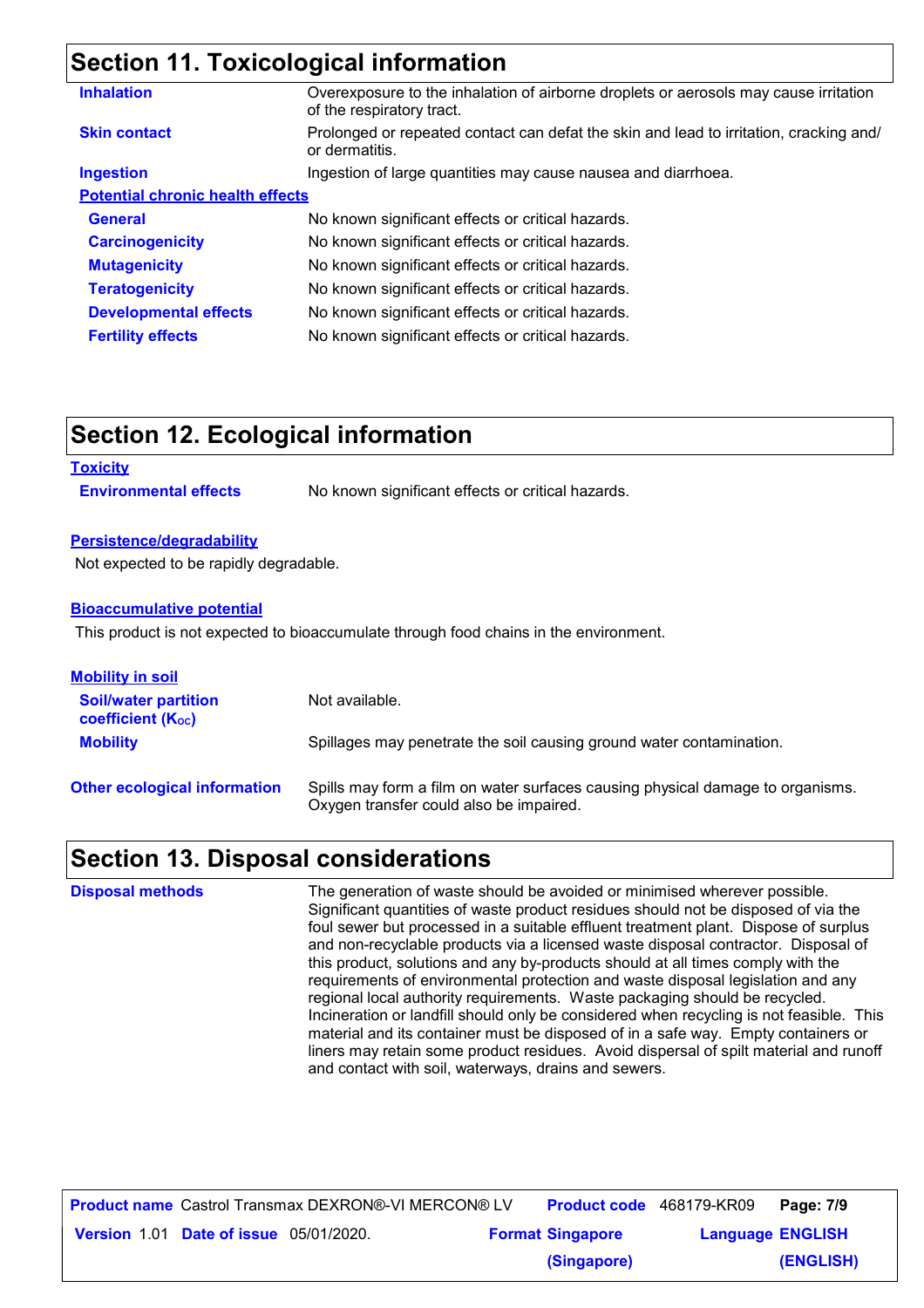## **Section 14. Transport information**

|                                      | <b>ADR/RID</b>           | <b>ADN</b>                   | <b>IMDG</b>              | <b>IATA/ICAO</b> |
|--------------------------------------|--------------------------|------------------------------|--------------------------|------------------|
| <b>UN number</b>                     | Not regulated.           | Not regulated.               | Not regulated.           | Not regulated.   |
| <b>UN proper</b><br>shipping name    |                          | $\qquad \qquad \blacksquare$ |                          |                  |
| <b>Transport</b><br>hazard class(es) |                          | $\overline{\phantom{a}}$     | $\overline{\phantom{0}}$ |                  |
| <b>Packing group</b>                 | $\overline{\phantom{a}}$ | $\overline{\phantom{a}}$     | -                        | -                |
| <b>Environmental</b><br>hazards      | No.                      | No.                          | No.                      | No.              |
| <b>Additional</b><br>information     |                          |                              |                          |                  |

**Special precautions for user** Not available.

## **Section 15. Regulatory information**

| <b>Safety, health and</b><br>environmental regulations<br>specific for the product | No known specific national and/or regional regulations applicable to this product<br>(including its ingredients). |
|------------------------------------------------------------------------------------|-------------------------------------------------------------------------------------------------------------------|
| <b>Regulation according to other foreign laws</b>                                  |                                                                                                                   |
| <b>REACH Status</b>                                                                | For the REACH status of this product please consult your company contact, as<br>identified in Section 1.          |
| <b>United States inventory</b><br>(TSCA 8b)                                        | All components are active or exempted.                                                                            |
| <b>Australia inventory (AICS)</b>                                                  | All components are listed or exempted.                                                                            |
| <b>Canada inventory</b>                                                            | All components are listed or exempted.                                                                            |
| <b>China inventory (IECSC)</b>                                                     | All components are listed or exempted.                                                                            |
| <b>Japan inventory (ENCS)</b>                                                      | At least one component is not listed.                                                                             |
| <b>Korea inventory (KECI)</b>                                                      | All components are listed or exempted.                                                                            |
| <b>Philippines inventory</b><br>(PICCS)                                            | All components are listed or exempted.                                                                            |
| <b>Taiwan Chemical</b><br><b>Substances Inventory</b><br>(TCSI)                    | All components are listed or exempted.                                                                            |

## **Section 16. Other information**

| <b>History</b>                    |                            |
|-----------------------------------|----------------------------|
| Date of issue/Date of<br>revision | 2020 May 01                |
| Date of previous issue            | 2019 November 07           |
| <b>Version</b>                    | 1.01                       |
| <b>Prepared by</b>                | <b>Product Stewardship</b> |

|                                               | <b>Product name</b> Castrol Transmax DEXRON®-VI MERCON® LV | <b>Product code</b> 468179-KR09 |                         | Page: 8/9 |
|-----------------------------------------------|------------------------------------------------------------|---------------------------------|-------------------------|-----------|
| <b>Version 1.01 Date of issue 05/01/2020.</b> |                                                            | <b>Format Singapore</b>         | <b>Language ENGLISH</b> |           |
|                                               |                                                            | (Singapore)                     |                         | (ENGLISH) |